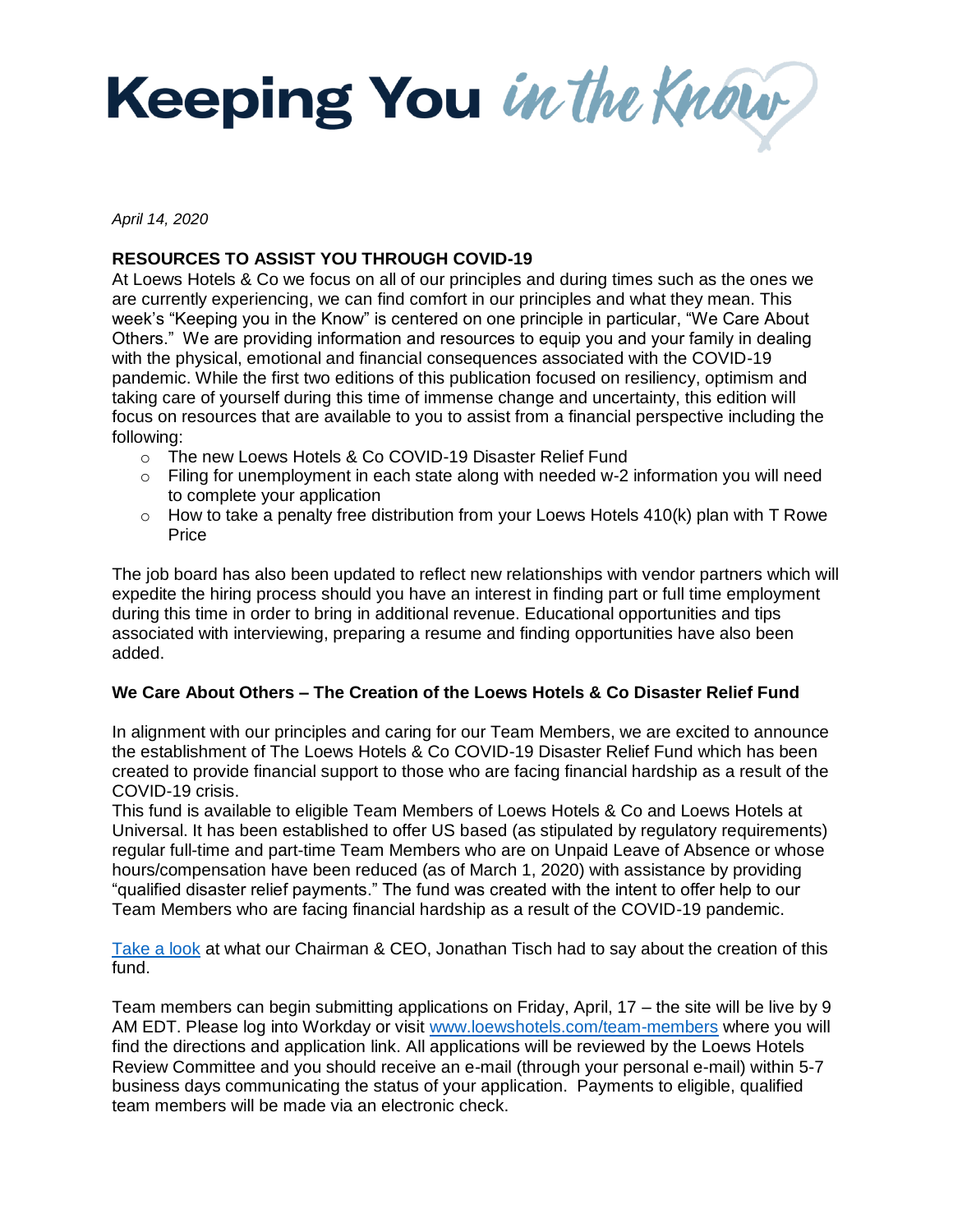Keeping You in the Know

### **Additional Resources**

#### **Financial Assistance**

The Coronavirus Aid, Relief, and Economic Security (CARES) Act was signed into law to provide federal government support in the wake of the coronavirus pandemic. The CARES Act includes provisions related to retirement plans that offer both financial relief and flexibility to plan participants.

Starting April 20<sup>th</sup>, participants in the Loews Hotels 401(k) Plan through T Rowe Price may take a penalty-free coronavirus-related distribution up to \$100,000 from their 401(k) account if the participant:

- Has been diagnosed with COVID-19;
- Has a spouse or dependent who was diagnosed with COVID-19; or
- Is experiencing "adverse financial consequences" from quarantine, furlough, layoff, or reduced hours due to the coronavirus or is unable to work due to the lack of childcare.

Participants may self-certify their eligibility for a coronavirus-related distribution. Additionally, the CARES Act allows for repayment of a coronavirus-related distribution within a three-year window.

For additional questions or to initiate a coronavirus-related distribution, contact T Rowe Price at 1-800-922-9945. Representatives are available business days between 7 a.m. and 10 p.m. eastern time.

# **EAP – Emotional Assistance**

The Employee Assistance Program (EAP) offers 24/7 access and referrals to counselors from our nationwide network of more than 190,000 clinicians – at no cost to you. The EAP is designed to provide prompt, confidential emotional assistance. You can call 866-248-4094 to speak with an EAP representative who will listen to your needs and connect you to the appropriate resources. Online access is also available through liveandworkwell.com (access code 902697).

# **Virtual Visits – Medical Assistance**

If you have medical coverage through Loews Hotels and are seeking advice, support and guidance about COVID-19, or treatment for other illnesses like the flu, allergies, pinkeye and more, Virtual Visits can provide you with access to care from your home. Having a Virtual Visit allows you to help minimize your exposure to potentially contagious viruses in public places like doctors' offices and waiting rooms. Virtual Visits are provided through all health plans offered by Loews Hotels – UnitedHealthcare, Kaiser, BCBS of Louisiana and SIMNSA. Doctors are available 24/7 by phone or video. Call the number on the back of your medical card to find out more about your health plan's Virtual Visits. UHC members can also access Virtual Visits through their UnitedHealthcare app. Please note that Virtual Visits currently can't test for or treat COVID-19.